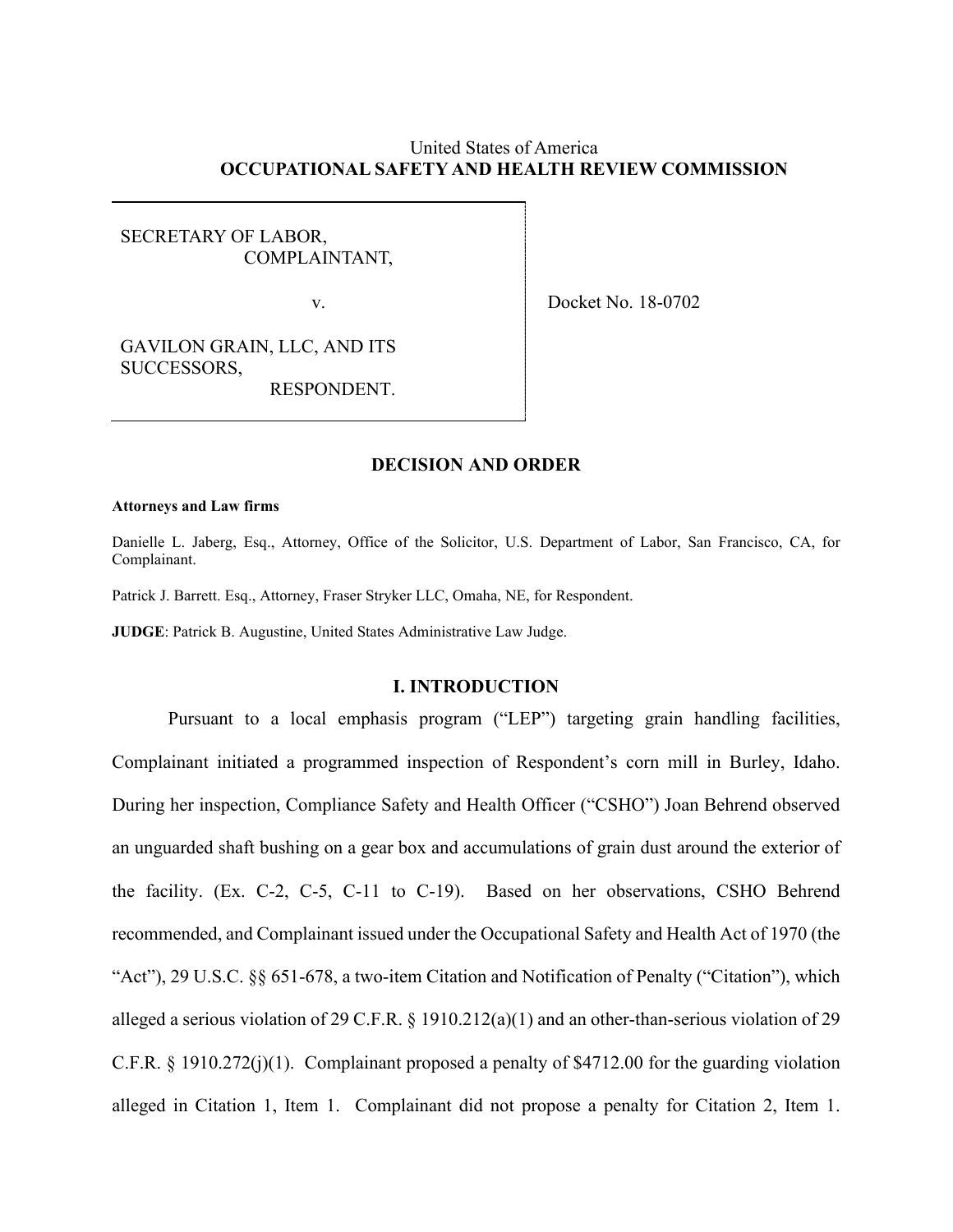Respondent submitted a timely notice of contest, bringing the matter before the Occupational Safety and Health Review Commission ("Commission").

This case was designated to proceeding under the Simplified Proceeding Rules of the Commission. The Commission has adopted Rules for Simplified Proceedings, which apply in this case. *See* Subpart M of 29 C.F.R. Part 2200 (29 C.F.R. §§ 2200.200 - 2200.211). In Simplified Proceedings hearsay is admissible, "[p]rovided it is relevant and material," and under certain circumstances, "can constitute substantial evidence." *Bobo v. United States Dept. of Agriculture*, 52 F.3d 1406, 1414 (6th Cir.1995) (citation omitted) and the "Judge will receive oral, physical, or documentary evidence that is not irrelevant, unduly repetitious or unreliable. Testimony will be given under oath or affirmation." 29 29 C.F.R. § 2200.209(c).

A trial was held in Boise, Idaho. Only two witnesses testified at trial: (1) CSHO Joan Behrend; and (2) Respondent's Superintendent, Tarent Tevis. Though the rules for Simplified Proceedings allow for closing on the record, the parties filed post-trial briefs.<sup>[1](#page-1-0)</sup>

 Pursuant to Commission Rule 90, after hearing and carefully considering all the evidence and the arguments of counsel, the Court issues this Decision and Order as its findings of fact and conclusions of law. The Court finds Complainant failed to prove a violation of the guarding standard alleged in Citation 1, Item 1. The Court does find, however, Complainant established a violation of the housekeeping standard alleged in Citation 2, Item 1.

#### **II. JURISDICTION**

The parties stipulated to the Court's jurisdiction over this matter, and Respondent conceded it is an employer engaged in interstate commerce within the meaning of sections 3(3) and 3(5) of the Act, 29 U.S.C. § 652(5). (Tr. 12). *See Slingluff v. OSHRC*, 425 F.3d 861, 866–67 (10th Cir.

<span id="page-1-0"></span><sup>&</sup>lt;sup>1</sup> Issues not briefed by the parties are deemed abandoned. *Georgia-Pacific Corp.*, 15 BNA OSHC 1127, 1130 (No. 89-2713, 1991).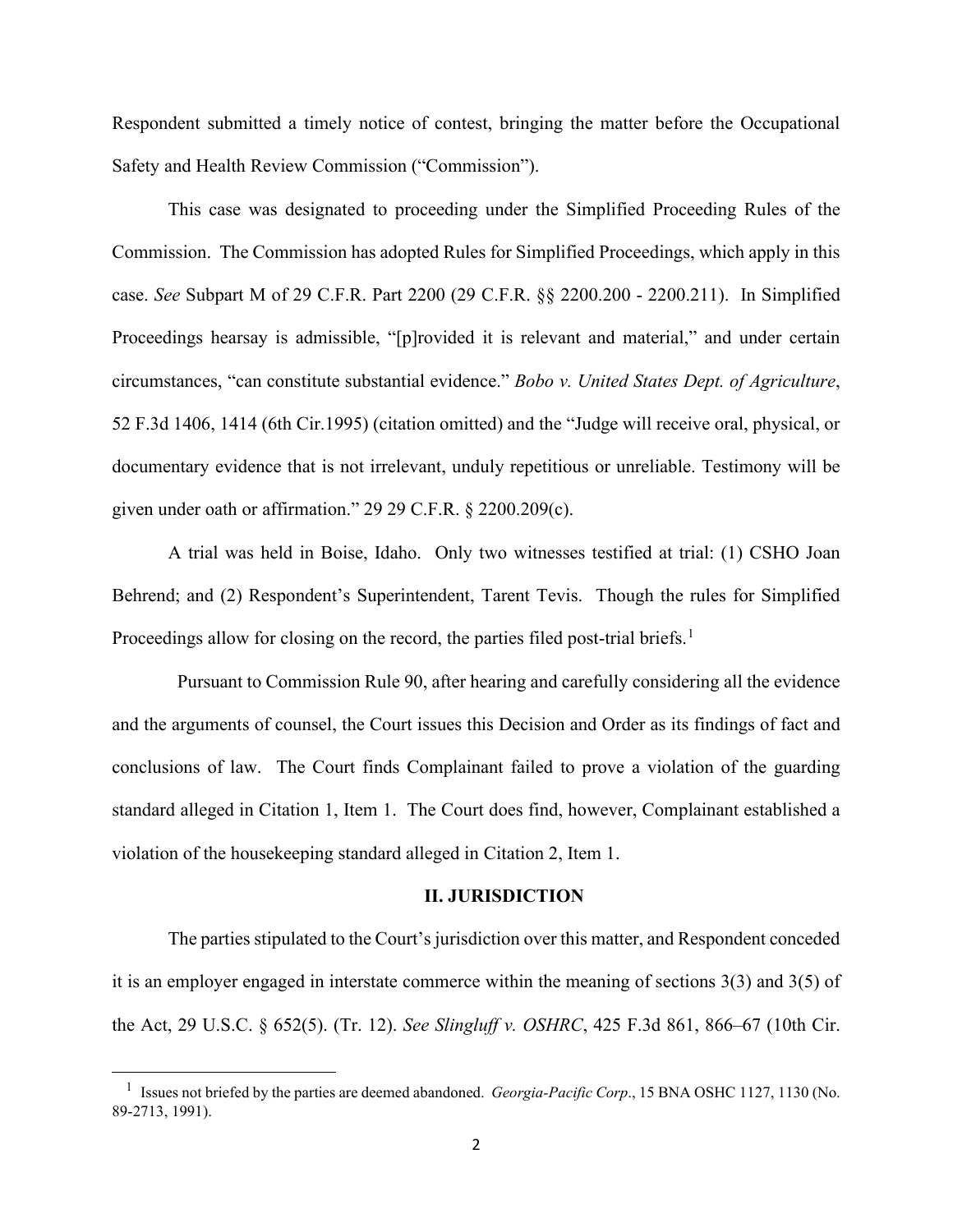2005). In addition to those jurisdictional matters, Respondent also agreed to withdraw affirmative defenses two and three from its Answer and conceded if the conditions existed as alleged in the Citation, it had actual knowledge of both citations. (Tr. 12, 15).

### **III. THE ACT, REGUL:ATIONS AND JUDICIAL PRECEDENT**

The Act is meant "to assure so far as possible every working man and woman in the Nation safe and healthful working conditions." 29 U.S.C. § 651(b). The Act imposes a general duty on employers to furnish employees a workplace "free from recognized hazards that are causing or are likely to cause death or serious physical harm." *Id.* § 654(a)(1). It also authorizes the Secretary of Labor to promulgate occupational safety and health standards. *Id.* § 655(a). The Act assigns enforcement and rulemaking authority to the Secretary, while assigning adjudicative authority to the Commission, an independent agency. *Martin v. O.S.H.R.C.*, 499 U.S. 144, 151 (1991). [2](#page-2-0)

The Act did not create a strict liability regime. Under the Act, the employer is not made into "an insurer" of its employees. *Horne Plumbing & Heating Co. v. O.S.H.R.C.*, 528 F.2d 564, 570 (5th Cir. 1976). Rather, "the Act seeks to require employers to protect against preventable and foreseeable dangers to employees in the workplace." *W.G. Yates & Sons Constr. Co. v. O.S.H.R.C.*, 459 F.3d 604, 607 (5th Cir. 2006).

To implement its statutory purpose, "Congress imposed dual obligations on employers. Employers must first comply with the 'general duty' to free the workplace of all recognized hazards. 29 U.S.C. § 654(a)(1). They also have a 'special duty' to comply with all mandatory health and safety standards. *Id*. at § 654(a)(2)." *ComTran Grp., Inc. v. U.S. Dep't of Labor*, 722

<span id="page-2-0"></span><sup>2</sup> The Commission serves as a "neutral arbiter" between the Secretary and cited employers. *Cuyahoga Valley Ry. Co. v. United Transp. Union*, 474 U.S. 3, 7 (1985). Thus, Congress vested the Commission with the "adjudicatory powers typically exercised by a *court* in the agency-review context." *Martin*, 499 U.S. at 151, 154 (emphasis in original).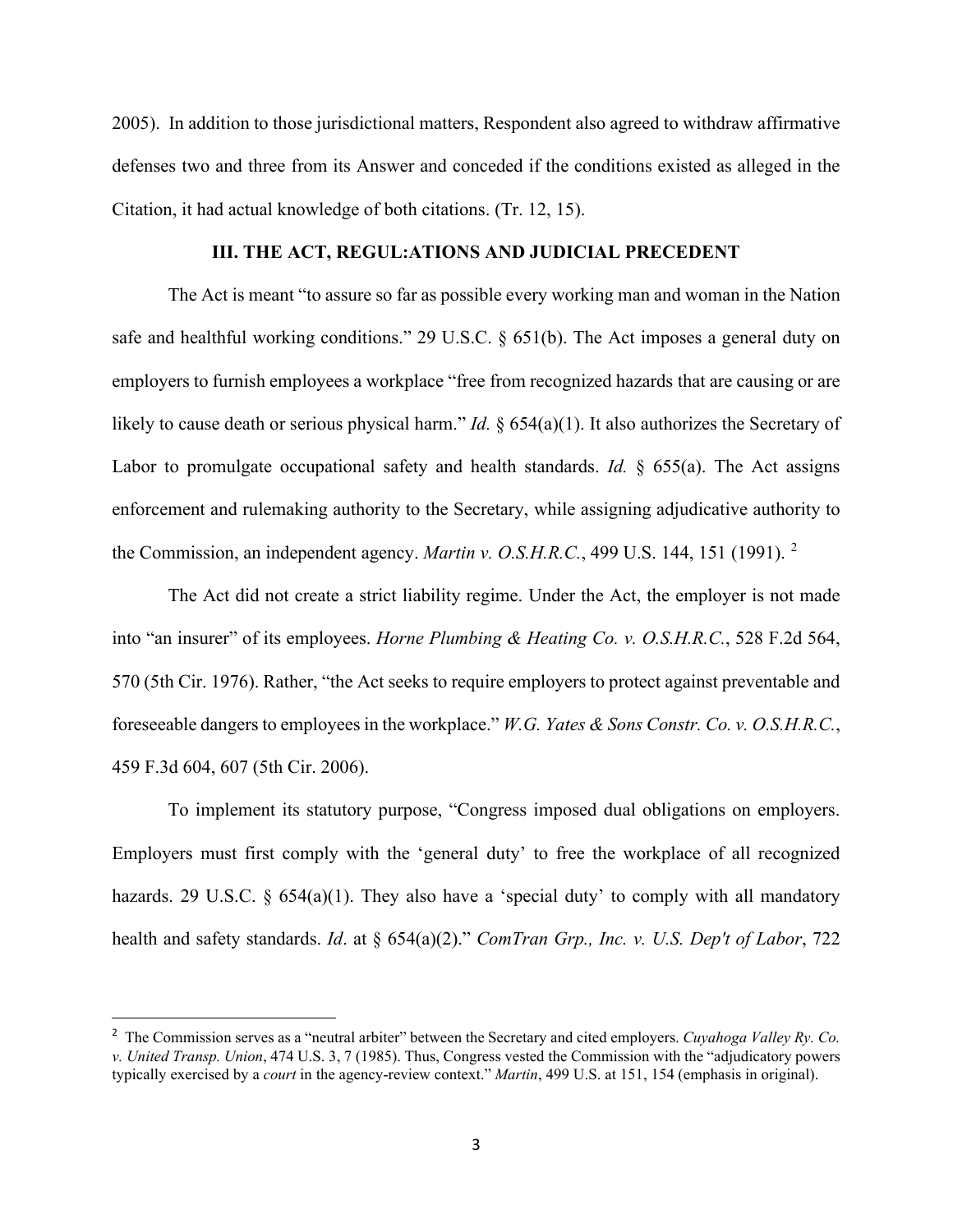F.3d 1304, 1307 (11th Cir. 2013). The Secretary must establish his *prima facie* case by preponderance of the evidence. *See Hartford Roofing Co*., 17 BNA OSHC 1361 (No. 92-3855, 1995).

"Preponderance of the evidence" has been defined as:

The greater weight of the evidence, not necessarily established by the greater number of witnesses testifying to a fact but by evidence that has the most convincing force; superior evidentiary weight that, though not sufficient to free the mind wholly from all reasonable doubt, is still sufficient to incline a fair and impartial mind to one side of the issue rather than the other.

Black's Law Dictionary, "Preponderance of the Evidence" (10th ed. 2014).

If the Secretary establishes all the elements of his *prima facie* case, the employer may then come forward and assert affirmative defenses. Respondent bears the burden of proving any affirmative defense by preponderance of the evidence. *Hamilton Fixture*, 16 BNA OSHC 1073, 1077 (No. 88-1720, 1993) *aff'd,* 28 F.3d 1213 (6th Cir. 1994).

A violation may be characterized as "willful," "repeat," "serious," or "other than serious,"

which shapes the penalty possibilities. *See* 29 U.S.C. § 666.[3](#page-3-0)

<span id="page-3-0"></span><sup>&</sup>lt;sup>3</sup> A violation is considered "other than serious" when "there is a direct and immediate relationship between the violative condition and occupational safety and health, but not of such relationship that a resultant injury or illness is death or serious physical harm." *Crescent Wharf and Warehouse Co*., 1 BNA OSHC 1219, 1222 (No. 1, 1973). A "serious" violation exists "if there is a substantial probability death or serious physical harm could result" from a condition or practice, "unless the employer did not, and could not with the exercise of reasonable diligence, know of the presence of the violation." 29 U.S.C*.* § 666(k). The Secretary need not show there is a substantial probability that an accident will occur; he need only show that if an accident occurred, serious physical harm would result. If the possible injury addressed by the regulation is death or serious physical harm, a violation of the regulation is serious. *Phelps Dodge Corp.* v. OSHRC, 725 F.2d 1237, 1240 (9th Cir. 1984); *Dec-Tam Corp*., 15 BNA OSHC 2072 (No. 88- 0523, 1993). Section 17(a) of the Act provides that a repeat violation may be predicated upon violations of "…the requirements of section 5 of the Act, any standard or rule promulgated under section 6 of the Act, or regulations prescribed pursuant to the Act. A section  $5(a)(2)$  violation may therefore be repeated on the basis of either a section 5(a)(1) or section 5(a)(2) violation. *Potlatch Corp*., 7 BNA OSHC 1061, 1063 (No. 16183, 1979). The Commission has stated there are two ways in which Complainant can establish willfulness. First, the employer "knows of the legal duty to act," and, knowingly an employee is exposed to a hazard, nonetheless "fails to correct or eliminate the hazardous exposure." Second, the employer's state of mind was "such that, if informed of the duty to act, it would not have cared." *Branham Sign Co.,* 18 BNA OSHC 2132, 2134 (No. 98-0752, 2000). A willful violation is one committed voluntarily with either an intentional disregard for the requirements of the Act or with plain indifference to employee safety. *A.C. Dellovade, Inc.* 13 BNA OSHC 1017, 1019 (No. 83-1189, 1987). A willful violation is differentiated from a non-willful violation by a heightened awareness that can be considered as conscious disregard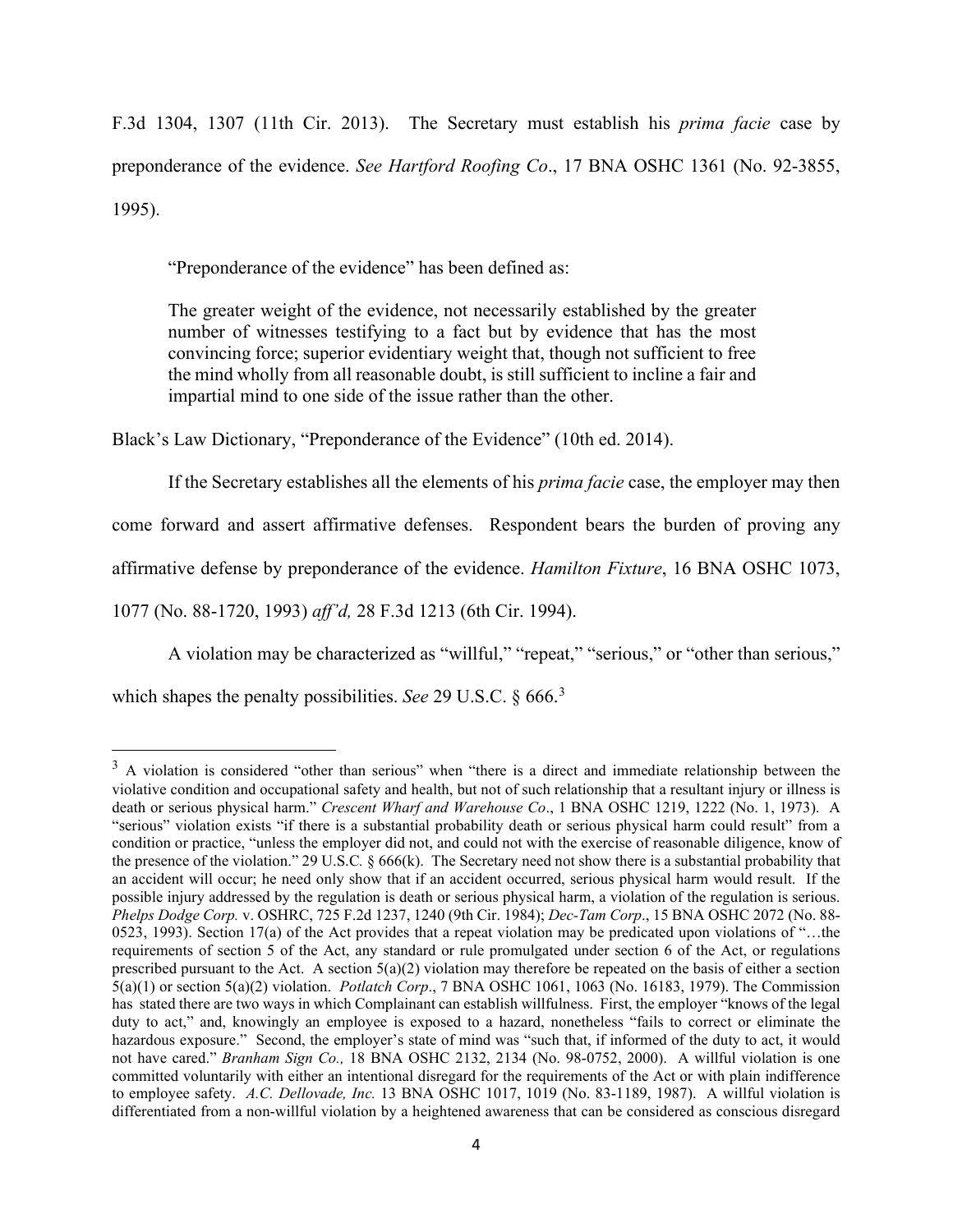#### **IV. THE OSHA INSPECTION**

Respondent's grain handling facility in Burley, Idaho is a small component of a fairly large company. According to CSHO Behrend, although the Burley facility only has 12 full-time employees, Respondent employs 1700 people nationwide (Tr. 39). Those 12 full-time employees are responsible for processing approximately 36,000 bushels of corn each day at a facility that has a one-million-bushel capacity. (Tr. 39). The corn is delivered to the facility by truck or by rail and is stored in seven large bins. (Tr. 184; Ex. R-18). The whole grain corn is transferred from these bins to the grinding building, where the corn is processed or "milled" into cattle feed. (Tr. 183; Ex. R-18). From there, the milled corn is transferred to overhead tanks, where local dairy farmers and cattlemen fill their trucks, drive across a scale, and pay based upon the weight of the milled corn. (Tr. 183; Ex. R-18).

### **A. The Unguarded Gear Box Bushing**

 During her inspection of the facility, CSHO Behrend came to a platform near the grinding building where she observed a gear box with a shaft bushing that was not guarded. (Tr. 60; Ex. C-5, C-9). The bushing, as illustrated in the photos and video was an exposed disc with protruding bolt heads that rotated at approximately 49 revolutions per minute. (Tr. 60, 61, 213; Ex. C-2, C-5, R-10). The rotating bushing is located roughly 8 inches above the ground and is partially blocked by an enclosed piece of machinery, which, in the photographs, is the large gray oval to the left of the bushing. (Tr. 84, 199; Ex. C-2, C-5, R-6, R-10). According to Tevis, the bushing was part of the gear box that drives a drag chain. The drag chain delivers whole grain corn to the leg that,

of or plain indifference to the standard. *General Motors Corp. Electro-Motive Div.,* 14 BNA OSHC 2064, 2068 (No. 82-630, 1991). This test describes misconduct that is more than negligent but less than malicious or committed with specific intent to violate the Act or a standard. *Georgia Electric Co.,* 595 F.2d at 318-19; *Ensign-Bickford Co. v. OSHRC,* 717 F.2d 1419, 1422-23 (D.C.Cir. 1983). The Commission has identified the employer's state of mind as the "focal point" for finding a violation willful.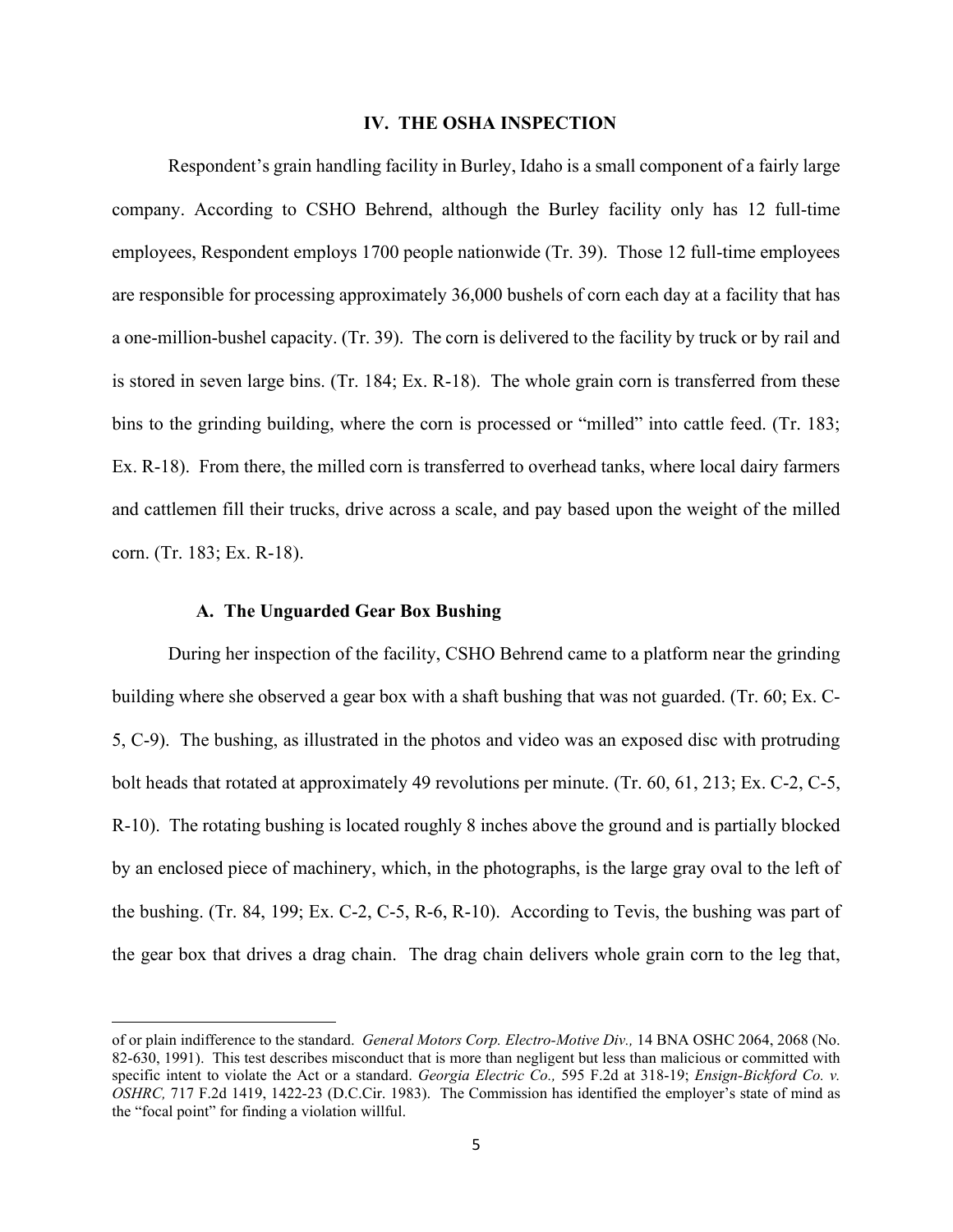ultimately, takes the whole grains to the grinder. (Tr. 194). This drag chain is operated remotely from the MCC room, which is located on the opposite side of grain holding bins 2 and 3. (Tr. 192– 93; Ex. R-18).

According to CSHO Behrend's interviews, as well as Tevis' testimony, the only time an employee accesses the platform upon which the bushing is located is to perform maintenance on the drag and leg inside the boot pit, which occurs once every three months, or to pump out rainwater, which happens infrequently. (Tr. 194–98). Otherwise, employees walk in the areas surrounding the platform that houses the gear box to enter the grinder room and break room, but there was no indication any employee walks over, or even near, the platform as part of their line of travel. (Tr. 198). In order to perform the required maintenance, an employee lifts up the yellow hatch shown in Exhibit R-8, which is located roughly five feet away from the bushing, and climbs down the ladder to enter into the boot pit to grease various pieces of the machinery located below. (Tr. 194–99; Ex. R-7, R-6). According to Tevis, this procedure requires locking out both the drag and the leg, which is done from the MCC room and the grinder building, respectively. (Tr. 196– 97). Gustavo Guzman, whom CSHO Behrend interviewed during her walkaround inspection, told her he locks out the equipment when he performs maintenance in the boot pit.<sup>[4](#page-5-0)</sup>

## **B. Grain Dust Accumulations**

On the other side of the whole grain holding bins are the ground corn tanks and the previously mentioned MCC room. Located between tanks A and B is what Tevis referred to as the North Green Leg, which presumably feeds the tanks with ground corn.<sup>[5](#page-5-1)</sup> During her walkaround

<span id="page-5-0"></span><sup>&</sup>lt;sup>4</sup>. Another employee, Jose Guzman, told CSHO Behrend he did not perform lock out; however, as will be discussed later in this opinion, it is unclear whether he understood what CSHO Behrend was asking both because he did not speak/understand English well and because CSHO Behrend did not specify which equipment she believed should have been locked out. (Tr. 139–40, 164–65, 167, 173–74).

<span id="page-5-1"></span><sup>&</sup>lt;sup>5</sup>. This was not clearly specified at trial; however, given its location and the product the leg was carrying, the Court infers this was part of the process. "[T]he Commission may draw reasonable inferences from the evidence*[.]" Fluor*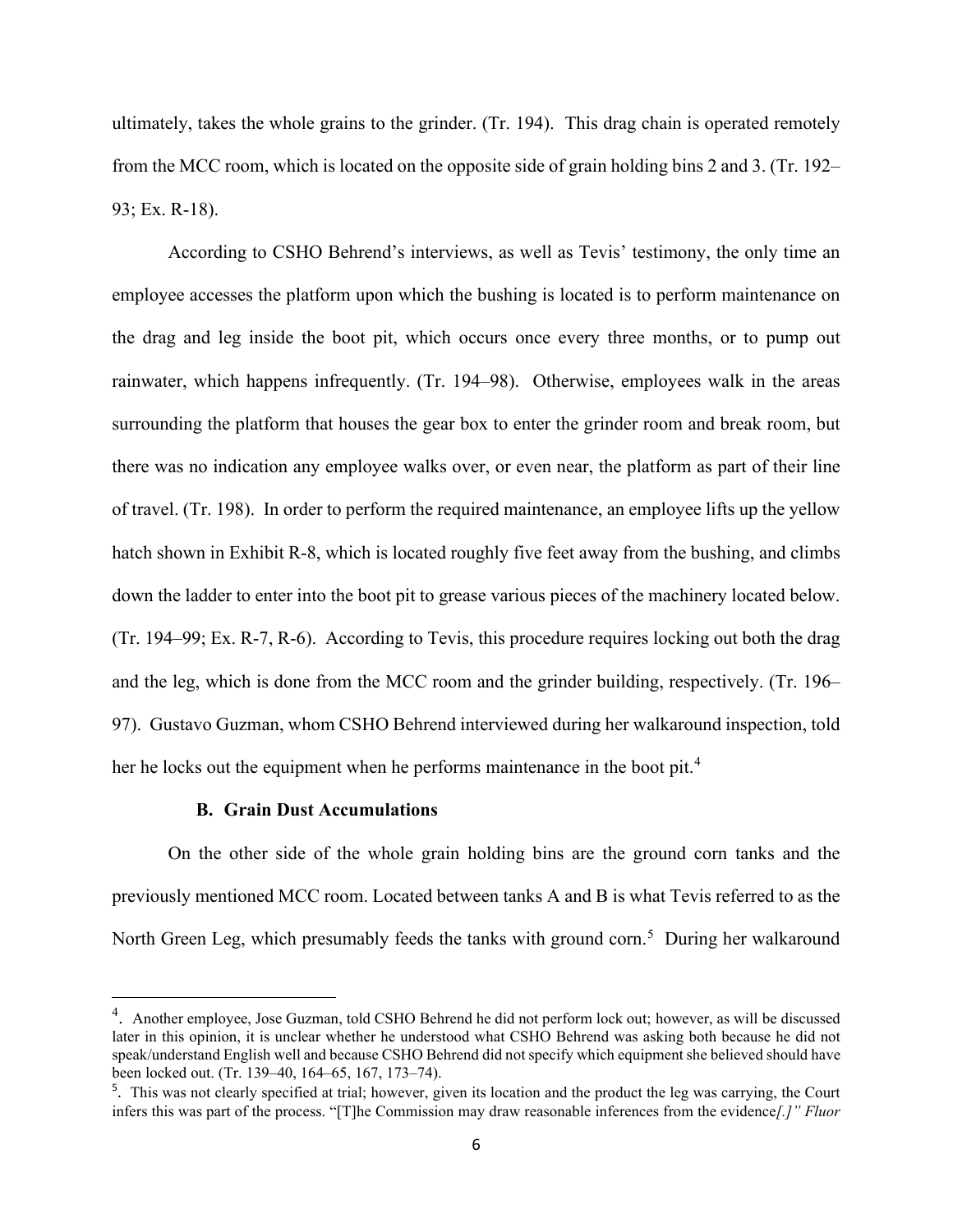of the facility's exterior, CSHO Behrend observed a build-up of material on and around the surfaces of appliances and boxes near the North Green Leg, which she identified as grain dust. (Tr. 90–91). These accumulations measured  $\frac{1}{4}$  inch to 4 inches in depth and ranged in texture from hard caked to fine ground dust. (Tr. 88–91). She first observed these accumulations on the first day of her inspection, January 31, 2018, and again when she returned to the worksite the following day. (Tr. 92–94). When CSHO Behrend returned to the site, she gathered samples from four separate locations and sent them to the lab at OSHA's Technical Center in Salt Lake City, Utah. (Tr. 93–96). The lab's analysis showed 72% of the sample passed through a 40-mesh sieve after the sample was dried. (Ex. C-21). Respondent did not perform an independent analysis of the sample, nor did it have any basis to dispute the conclusions found in the report. (Tr. 206, 209).

According to Tevis, the accumulations observed by CSHO Behrend were not accumulated grain dust, but were the result of a spill coming from the North Green Leg, which he testified occurred the morning CSHO Behrend arrived. (Tr. 186-188). As Tevis described it, the drag line that feeds the North Green Leg became plugged because too much ground corn was in the system, which prevented the North Green Leg from taking the ground corn away fast enough. (Tr. 187). This caused the line to back up and the and expel the excess ground corn through a hatch at the end of the drag line and onto the ground. (Tr. 187). Tevis testified when the system backs up and expels excess grain through the hatch, a sensor trips and the drag line automatically shuts down. (Tr. 187).

Tevis testified the North Green Leg had backed up a few times before. (Tr. 189). When spills occur, Tevis testified the company housekeeping policy requires them to be cleaned within

*Daniel*, 19 BNA OSHC 1529, 1531 (Nos. 96-1729 & 96- 1730, 2001) (citing *Atlantic Battery Co*., 16 BNA OSHC 2131, 2159 (No. 90-1747, 1994)). That said, the particulars of where the North Green Leg delivers ground corn is of little consequence to the outcome of this case.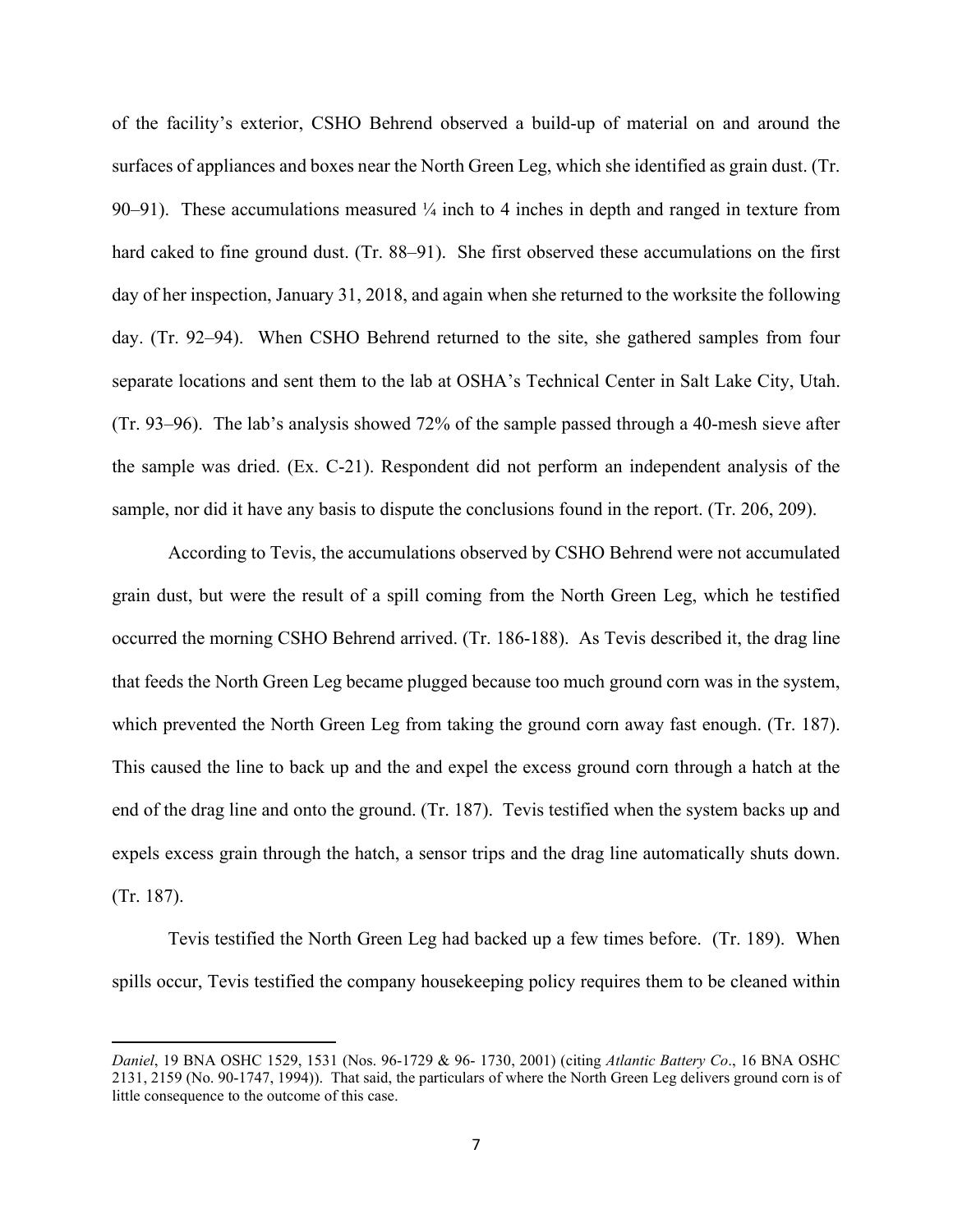48 to 72 hours. (Tr. 189; Ex. R-4). After a spill occurs, Tevis testified the company will assess whether to discard the spilled material or reintroduce it into the system. (Tr. 189). In this case, Tevis testified they were able to reintroduce most of the material identified by CSHO Behrend as fugitive grain dust. (Tr. 189). According to Tevis, the subject accumulations must have been the result of a spill because the area in question was cleaned the night before the inspection, which means all of the material, including the hard cake and dust, accumulated prior to CSHO Behrend's arrival at 11:30 a.m. on January 31, 2018 (Tr. 21[6](#page-7-0)).  $6$  As to the consistency of the material, Tevis testified it had rained in the area that morning, though local report submitted into evidence indicates otherwise. (Tr. 188; Ex. R-5).

# **V. LEGAL AND FACTUAL ANALYSIS**

# **A. Citation 1**

To establish a *prima facie* violation of a specific standard promulgated under section  $5(a)(2)$  of the Act<sup>[7](#page-7-1)</sup>, the Secretary must prove by a preponderance of the evidence that: (1) the standard applies to the cited condition; (2) the terms of the standard were violated; (3) one or more

<span id="page-7-0"></span> $6$  Such explanation may clarify the accumulation of dust at the North Green Leg, however, it does not explain the accumulation of dust on appliances and other areas tested nor that some of the dust appeared caked.

<span id="page-7-1"></span><sup>&</sup>lt;sup>7</sup> The Act contemplates performance standards, specification standards, and standards which combine both approaches. *Am. Iron & Steel Inst. v. OSHA,* 577 F.2d 825, 837 (3d Cir. 1978). Unlike a specification standard, which details precise requirements an employer must meet, a performance standard indicates the degree of safety and health protection required, but leaves the method of achieving the protection to the employer. Compliance with a performance standard is determined by whether the employer acted as a reasonably prudent employer would: [T]he employer is required to assess only those hazards that a "reasonably prudent employer" would recognize. *See W.G. Fairfield Co.,* 19 BNA OSHC 1233, 1235 (No. 09-0344, 2000), *aff'd*, 285 F.3d 499 (6th Cir. 2002); *see also*, *Thomas Indus. Coatings, Inc.,* 21 BNA OSHC 2283, 2287 (No. 97-1073, 2007) ("[P]erformance standards ... are interpreted in light of what is reasonable."). A reasonably prudent employer is a reasonable person familiar with the situation, including any facts unique to the particular industry. *W.G. Fairfield Co.*, 19 BNA OSHC at 1235; *Farrens Tree Surgeons, Inc.*, 15 BNA OSHC 1793, 1794 (No. 90- 998, 1992); *see also Brennan v. Smoke-Craft, Inc.*, 530 F.2d 843, 845 (9th Cir. 1976). Under Commission precedent, industry practice is relevant to this analysis, but it is not dispositive. *W.G. Fairfield*, 19 BNA OSHC at 1235-36; *Farrens Tree Surgeons*, 15 BNA OSHC at 1794; *see* also *Smoke-Craft,* 530 F.2d at 845 (noting that in absence of any industry custom the need to protect against an alleged hazard "may often be made by reference to" what a reasonably prudent employer "familiar with the industry would find necessary to protect against this hazard"). *Associated Underwater Servs*., 24 BNA OSHC 1248, 1250 (No. 07- 1851, 2012).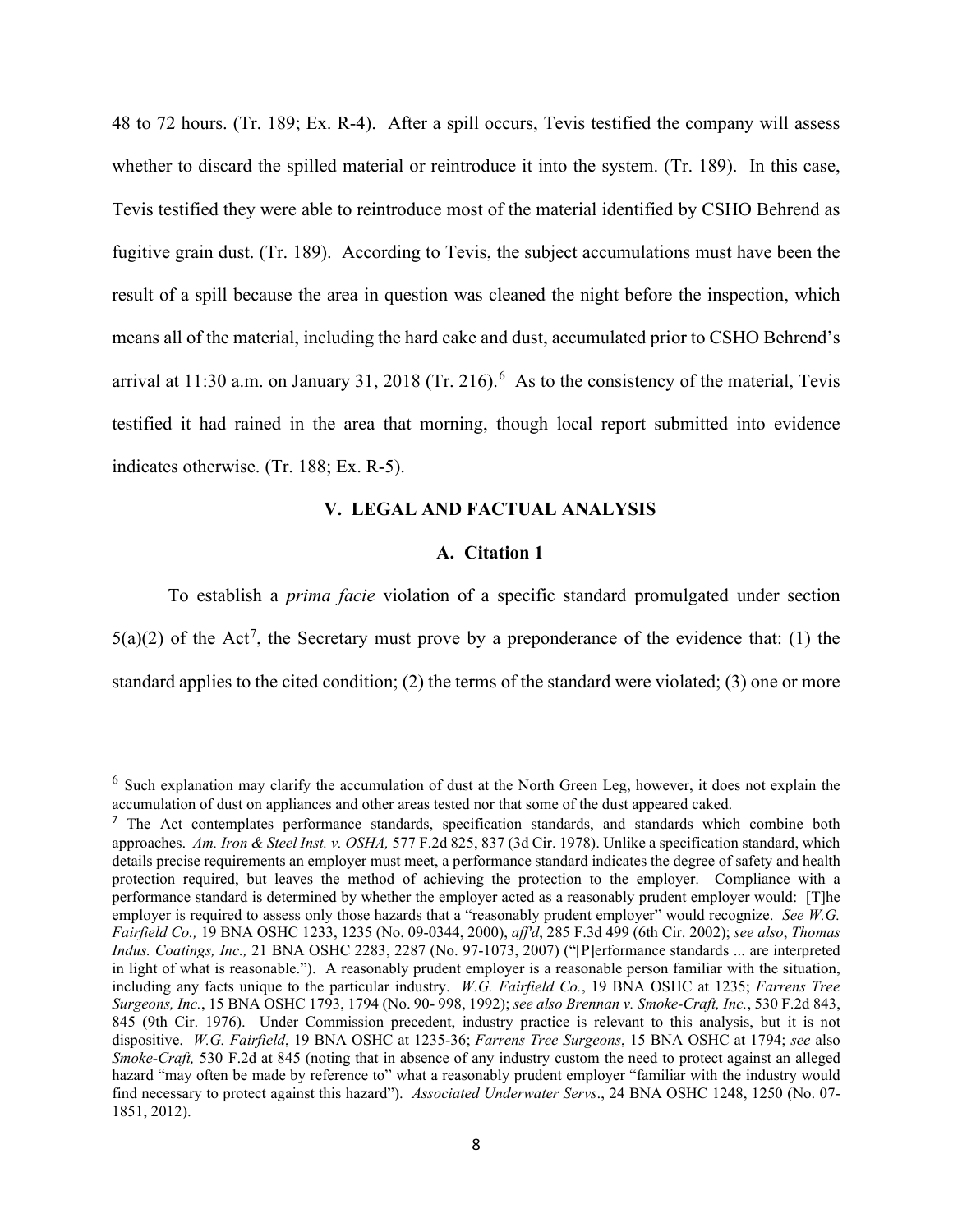of the employer's employees had access to the cited conditions; and (4) the employer knew, or with the exercise of reasonable diligence could have known, of the violative conditions. *Ormet Corporation*, 14 BNA OSHC 2134 (No. 85-0531, 1991).

Complainant alleged a serious violation of the Act in Citation 1, Item 1 as follows:

29 CFR 1910.212(a)(1): One or more methods of machine guarding was not provided to protect the operator and other employees in the machine area from hazards such as those created by rotating parts:

a) West of grinder shed: On January 31, 2018 and at times prior thereto employees working in the area of the small gray leg were exposed to a rotating shaft bushing on an electric motor gearbox. The rotating shaft bushing was not fully guarded.

*See* Citation and Notification of Penalty at 6.

The cited standard provides:

On or more methods of machine guarding shall be provided to protect the operator and other employees in the machine area from hazards such as those created by point of operation, ingoing nip points, rotating parts, flying chips and sparks. Examples of guarding methods are—barrier guards, two-hand tripping devices, electronic safety devices, etc.

29 C.F.R. § 1910.212(a)(1).

# **1. Cited Standard Applies**

Under Commission precedent, "the focus of the Secretary's burden of proving that the cited standard applies pertains to the cited conditions, not the particular cited employer." *Ryder Transp. Servs.*, 24 BNA OSHC 2061, 2064 (No. 10-0551, 2014)(concluding "that the Secretary has failed to establish that the cited general industry standard applies to the working conditions here"); *KS Energy Servs., Inc.,* 22 BNA OSHC 1261, 1267 (No. 06-1416, 2008)(finding "the cited ... provision was applicable to the conditions in KS Energy's traffic control zone"), *aff'd*, 701 F.3d 367 (7th Cir. 2012); *Active Oil Serv., Inc.,* 21 BNA OSHC 1092, 1094 (No. 00-0482, 2005)(finding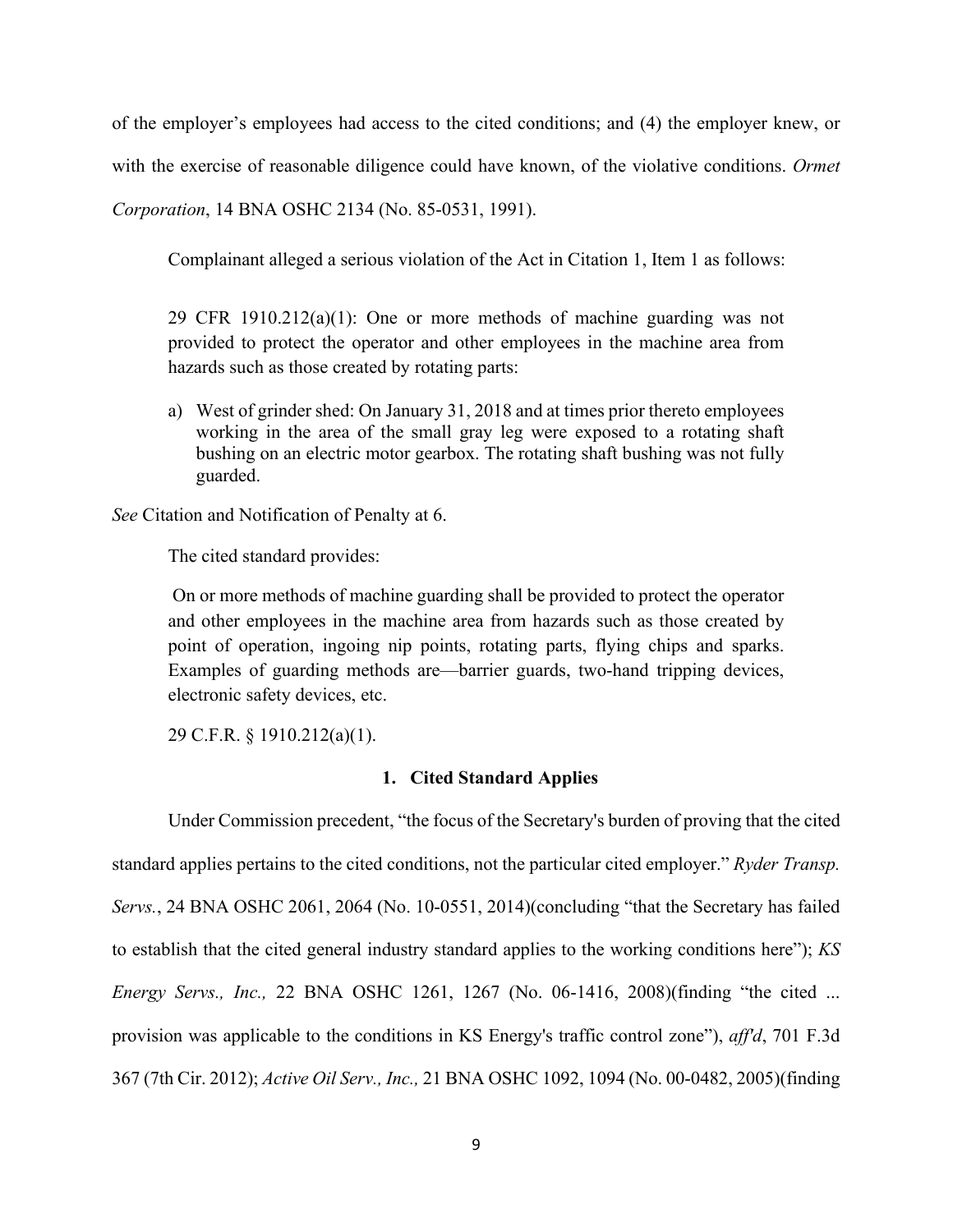"that the confined space standard applies to the cited conditions" because "the vault was a confined space"); *Arcon, Inc.,* 20 BNA OSHC 1760, 1763 (No. 99-1707, 2004)("In order to establish a violation, the Secretary must show that the standards applied to the cited conditions."

At trial, Respondent argued the gear box and associated shaft bushing were not "machines" under the terms of the standard. (Tr. 192). Tevis testified the gear box and shaft bushing were not a "machine" under the standard because they did not require an operator at the point of operation. (Tr. 215). Though Respondent appears to have abandoned that argument in its post-trial brief, the Court will briefly address the issue to remove any doubt as to the applicability of the standard.

Subpart O, which governs machinery and machine guarding, does not specifically define the term "machine". *See generally* 29 C.F.R. § 1910.211 (providing definitions for Subpart O). The title of § 1910.212, however, indicates the broad application of its terms: "General requirements for *all machines*." *Id.* § 1910.212 (emphasis added). Neither the plain language of the title nor any reference coming before or after it indicate an intent to limit the scope of the general guarding standard to a particular type of machine. Instead, the standard targets the hazards associated with working on or near machines, including "nip points, rotating parts, flying chips and sparks." *Id.* § 1910.212(a). The Commission has rejected similar attempts by employers that denied the standard applies to machines. *See Ladish Co.*, 10 BNA OSHC 1235 (No. 78-1384, 1981) ("The language of the cited standard, as well as the heading of section 1910.212, 'General requirements for all machines,' clearly indicates that the cited standard is generally applicable according to its terms to the hazards presented by the moving parts of all types of industrial machinery unless a more specific machine guarding standard applies."); *Ormet Corp.*, 9 BNA OSHC 1055 (No. 76-530, 1980) (finding standard applied to conveyor belts as "an integral part of the manufacturing process").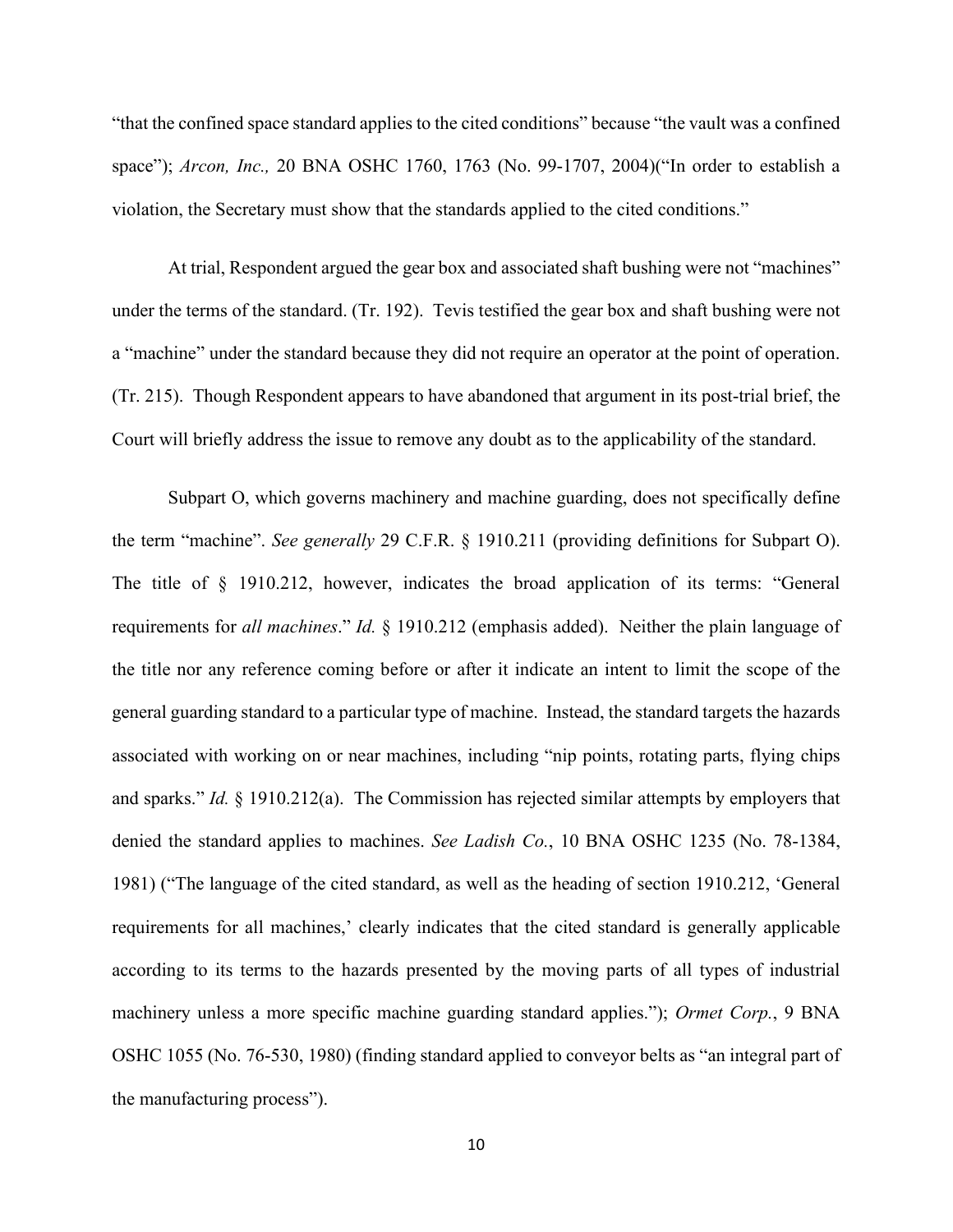The gear box and associated shaft bushing are clearly integral parts of the machine and manufacturing process under the standard and Commission precedent. Further, the shaft bushing is a "rotating part" and, when viewed in isolation, presents the type of hazard contemplated by the standard. Accordingly, the Court finds the standard applies.

# **2. Employee Exposure to Hazard**

"The Secretary always bears the burden of proving employee exposure to the violative conditions." *Fabricated Metal Products, Inc.*, 18 BNA OSHC 1072, 1074 (No. 93-1853, 1997) (citations and footnotes omitted). The Commission's longstanding "reasonably predictable" test for hazard exposure requires the Secretary to "show that it is reasonably predictable either by operational necessity or otherwise (including inadvertence), that employees have been, are, or will be in the zone of danger." *Delek Ref., Ltd.*, 25 BNA OSHC 1365, 1376 (No. 08-1386, 2015) (*citing id.*). *See also Rockwell Intl. Corp.*, 9 BNA OSHC 1092 (No. 12470, 1980); *Gilles & Cotting*, 3 BNA OSHC 2002 (No. 504, 1976).<sup>[8](#page-10-0)</sup>

The zone of danger is the "area surrounding the violative condition that presents the danger to employees." *Boh Bros. Constr*. Co., LLC, 24 BNA OSHC 1067, 1085 (No. 09-1072, 2013)(*citing RGM Constr. Co.*, 17 BNA OSHC 1229, 1234 (No. 91-2107, 1995)). The zone of danger is determined by the hazard presented by the violative condition, and is normally that area surrounding the violative condition that presents the danger to employees which the standard is intended to prevent. *RGM Construction*, Co., 17 BNA OSHC at 1234; *Gilles & Cotting, Inc*., 3 BNA OSHC at 2003.

<span id="page-10-0"></span><sup>&</sup>lt;sup>8</sup> In *Gilles & Cotting, Inc.*, the Commission rejected the "actual exposure" test, which required evidence that someone observed the violative conduct, in favor of the concept of "access", which focuses on the possibility of exposure under the conditions. *See Gilles & Cotting, Inc*., 3 BNA OSHC at 2002 (holding "that a rule of access based on reasonable predictability is more likely to further the purposes of the Act than is a rule requiring proof of actual exposure").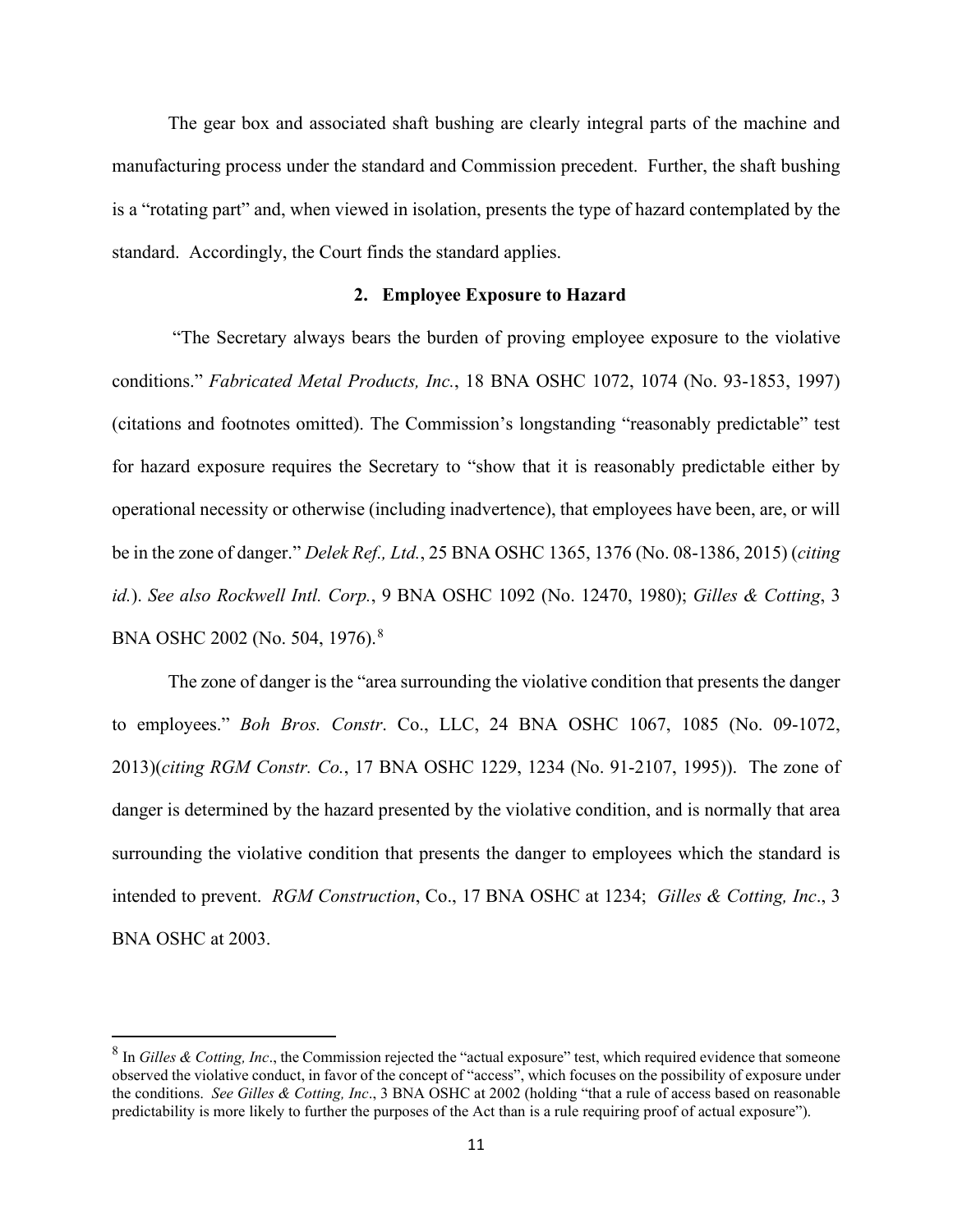Merely because the shaft bushing rotates and is not fully enclosed, however, does not mean Complainant established a violation of the standard. In order to do that, Complainant "must do more than show it may be physically possible for an employee to come into contact with the unguarded machinery in question. Rather, Complainant must establish employees are exposed to a hazard as a result of the manner in which the machine functions and the way it is operated." *Jefferson Smurfit Corp.*, 15 BNA OSHC 1419 (No. 89-553, 1991) (citing *Armour Food Co.*, 14 BNA OSHC 1817, 1821 (No. 86-247, 1990); *Rockwell Int'l Corp.*, 9 BNA OSHC 1092, 1097–98 (No. 12470, 1980)).

The shaft bushing at issue is not a point of operation; indeed, as discussed earlier, the machine is remotely operated from the MCC room on the opposite side of the storage bins. Thus, Complainant's case is predicated on inadvertent contact with the rotating wheel. Complainant contends there are two scenarios under which such contact could occur, both based on the possibility of a slip and fall. First, Complainant argues the employees who perform preventative maintenance on the drag and leg are exposed to the hazard posed by the recessed bushing each time they enter the hatch adjacent to the gear box because the handles on the hatch present a tripping hazard. (Tr. 66, 74). Second, Complainant contends employees were exposed to a hazard by virtue of traveling through the area adjacent to the unguarded shaft bushing in order to get to the break room and other areas around the plant. (Tr. 68, 73, 77). In response, Respondent contends both scenarios only present a remote *possibility* of exposure but do not rise to the level of a hazard requiring the installation of a guard. Based on the location of the bushing and the infrequency of work performed in its vicinity, the Court agrees.

Of the two scenarios posited by Complainant, the one that presents the most likely case for exposure involves the employees who perform preventative maintenance below the platform. In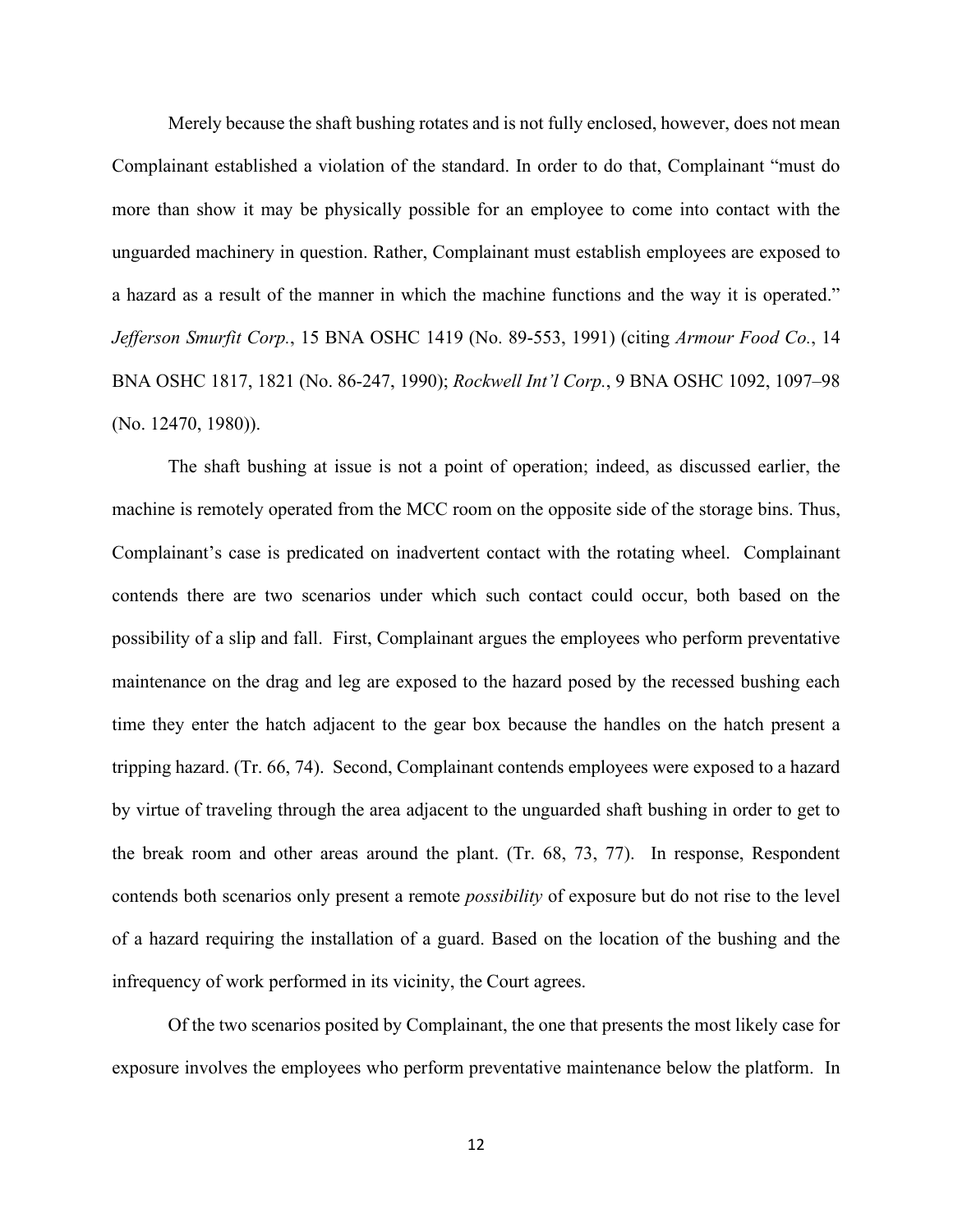order to get below the platform, the employees must lift the yellow hatch illustrated in Exhibit R-7. (Ex. R-7). This hatch, according to Tevis, is approximately 5 feet away from the rotating bushing, which is roughly 8 inches above the ground. (Tr. 199). Looking at the bushing from the vantage point of the hatch itself, it is tucked behind and mostly covered by a gray pill-shaped box. (Ex. C-2, C-5, R-6). $9$  According to CSHO Behrend, the handles on the yellow hatch presented a tripping hazard that could cause the maintenance employees to stumble into the rotating bushing, which, in turn could grab a sleeve or pant leg and cause injury.

This assessment was not based on an observation of Respondent's work practices but was based on CSHO Behrend's interviews with Respondent's employees. (Tr. 68). According to one of those employees, Gustavo Guzman,<sup>[10](#page-12-1)</sup> the machinery in that area is locked out when he performed preventative maintenance in the boot pit below the hatch. (Tr. 164–66). Though Tevis testified Gustavo did not have full command of the English language, CSHO Behrend stated she was satisfied she and Guzman were able to communicate clearly about locking out the machinery, as they spoke about it at length. (Tr. 164–67). For some reason, however, CSHO Behrend placed little stock in her purportedly extensive conversation with Gustavo. Instead CSHO Behrend concluded the equipment was not locked out during maintenance because Jose Guzman, with whom she had a much shorter conversation, told her he did not lock out equipment.<sup>[11](#page-12-2)</sup> (Tr. 169– 70). Under cross-examination, however, CSHO Behrend admitted she did not specify which equipment she was referring to when she asked either Jose or Gustavo about locking out

<span id="page-12-0"></span><sup>&</sup>lt;sup>9</sup>. For the purposes of clearly identifying the parts at issue, the Court will occasionally refer to the photographs submitted by Respondent. Though most of Respondent's photographs show the bushing after Respondent installed a guard, the pictures submitted by Respondent are still shots from a video, which resulted in blurry, hard-to-identify photos.

<span id="page-12-1"></span><sup>&</sup>lt;sup>10</sup>. CSHO Behrend interviewed two employees with the last name Guzman—Gustavo and Jose. For ease of reference, the Court shall refer to them by their first names.

<span id="page-12-2"></span> $t_1$ . CSHO Behrend testified she also interviewed a Milton Hernandez; however, she could not remember whether he told her that he worked in the area around the platform. (Tr. 78). She concluded he was exposed to the hazard based primarily on her understanding of his job duties, which she found to be similar to those of the Guzmans. (Tr. 78–79).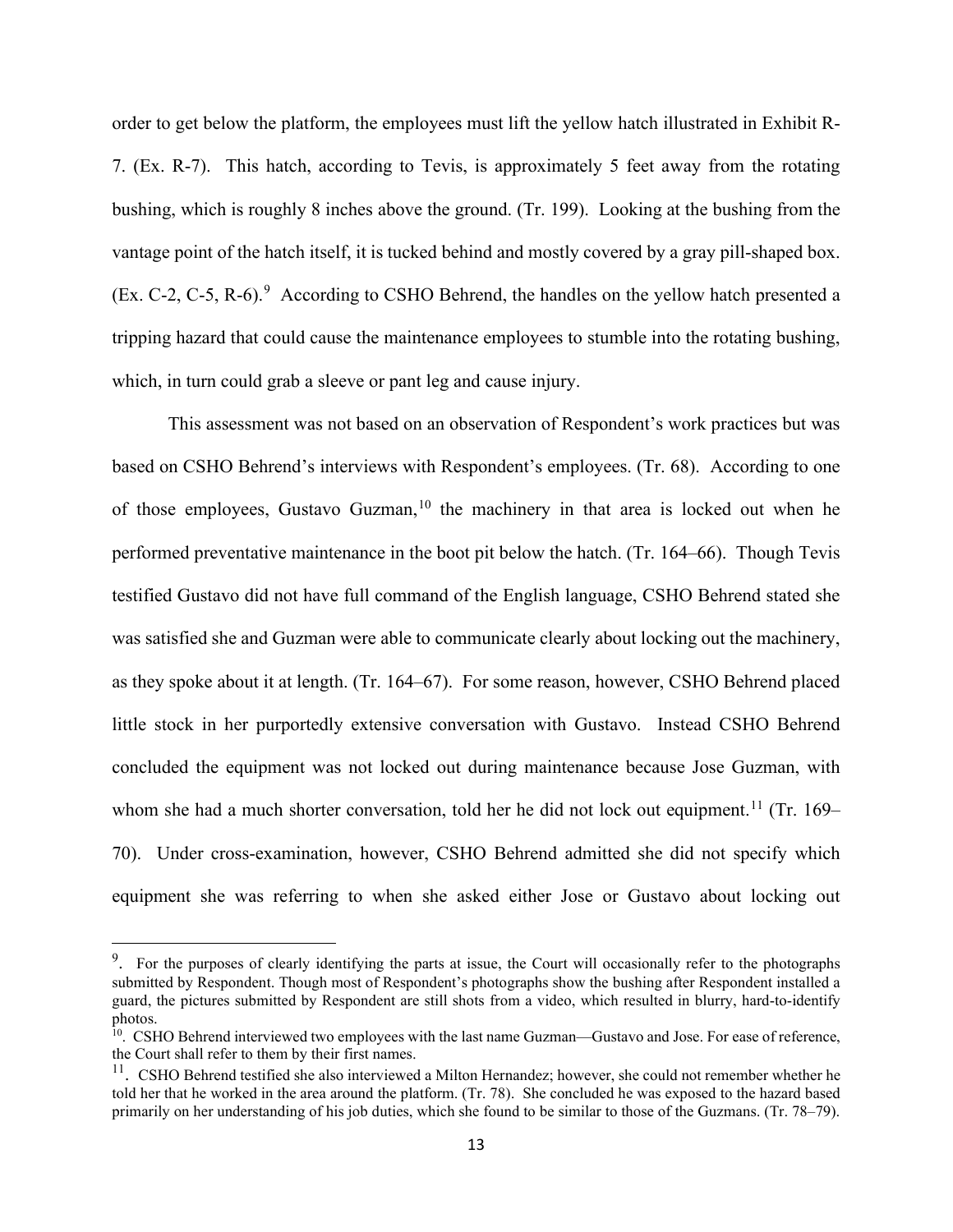equipment. (Tr. 175–76). Thus, the Court finds her conclusion on the issue of whether the bushing is locked out during maintenance carries little weight.

On the other hand, Tevis testified, consistent with Gustavo's statement to CSHO Behrend, both the drag line and leg are locked out during preventative maintenance. (Tr. 196). According to Tevis, the drag line, which is connected to the bushing at issue, must be shut down during preventative maintenance on the leg, because the leg would become backfilled with product if the drag continued to run. (Tr. 196–97). This is because the drag's job is to transport whole corn to the leg; thus, when the leg is shut down, so must the drag and its shaft bushing. (Tr. 197). Thus, in addition to safety-related reasons for locking out, there are practical ones as well. Based on his intimate knowledge of the process, along with its consistency with Gustavo Guzman's statements to CSHO Behrends, the Court credits Tevis' testimony over CSHO Behrends that the bushing is locked out during maintenance. The locking out of the drag line and leg during maintenance eliminates the hazard and employees coming into contact with or being exposed to it. In that regard, CSHO Behrend's finding of exposure incidental to maintenance is even more tenuous.

Equally tenuous is CSHO Behrend's conclusion that employees passing through the area surrounding the platform would be exposed to the rotating shaft bushing. According to the testimony, employees walk in the area surrounding the platform in order to access various buildings, including the break room and the grinding room. (Tr. 68, 77, 198). According to her testimony, however, the break room is roughly a one- to two-minute walk from the platform, and she did not indicate why or how employees would travel through this area to get to there. (Tr. 62). For that matter, it is unclear if the area in question is used as a regular path of travel through the plant or simply a place where employees might walk through on occasion; in fact, Tevis testified he could not think of a reason why anyone would be in the area immediately surrounding the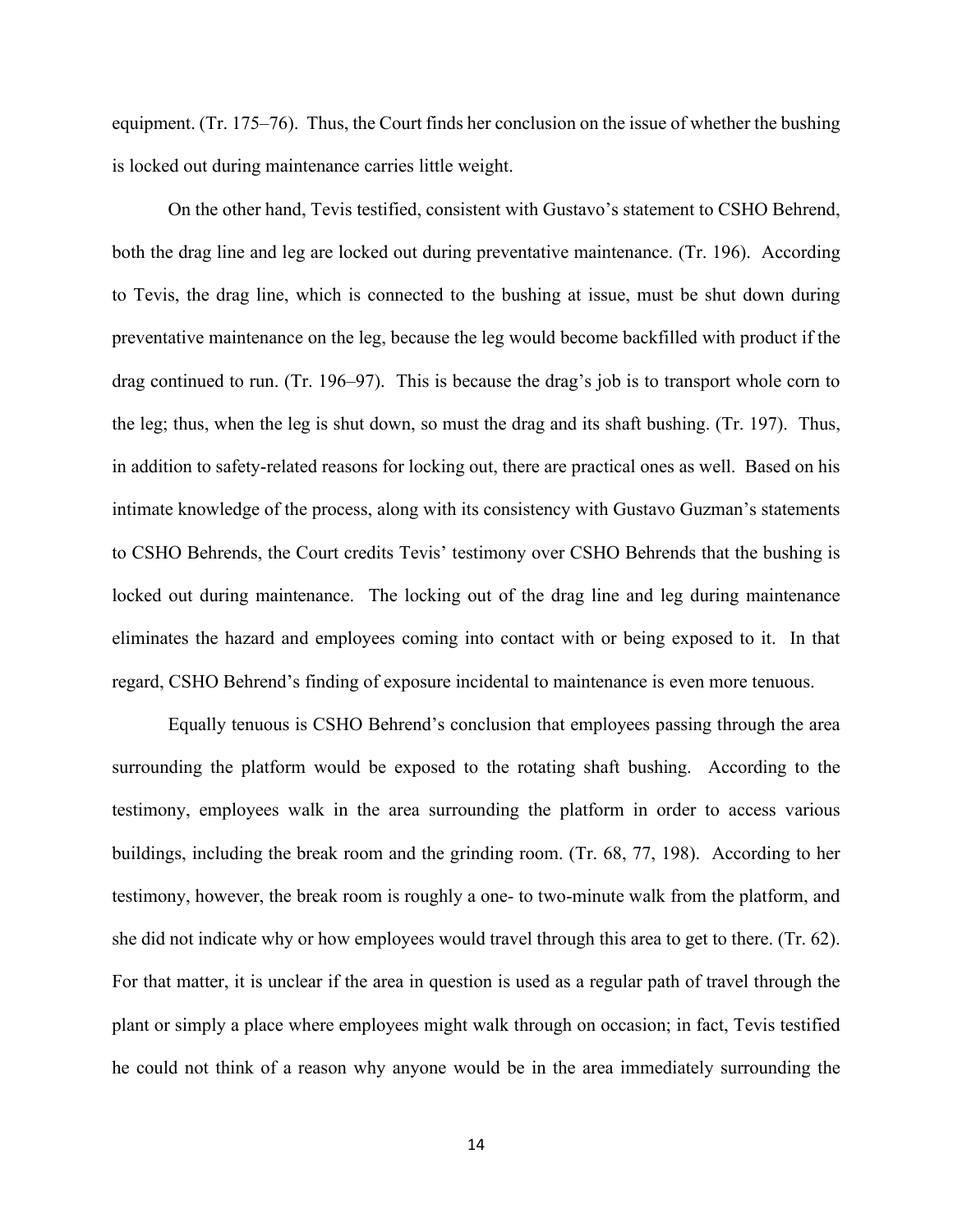platform. (Tr. 198). CSHO Behrend testified she did not observe any employees in the area during the inspection; her only evidence of potential exposure came from her interviews with the Guzmans and Hernandez. CSHO Behrend testified Tevis told her people would "walk by" the area, but it does not appear any clarification was given as to how close employees would, or even could, get to the platform while walking by it, nor was there any evidence to suggest that it was a well-traveled area.

The Court finds CSHO Behrend's conclusions regarding the employees' exposure to a hazard were largely speculative. *See Ormet Corp.*, 9 BNA OSHC 1055 ("The only evidence of a hazard to employees [was] the compliance officer's opinion that the 'nip points' presented a danger."). The employees who performed preventative maintenance used a hatch that was roughly five feet from the partially obscured and low-to-the-ground rotating bushing. *See Jefferson-Smurfit*, 15 BNA OSHC 1419 (No. 89-553) (equipment operators not exposed to hazard when work duties placed them no closer than 16 inches to 2 feet away from nip points); *Fabricated Metal Prods., Inc.*, 18 BNA OSHC 1072 (No. 93-1853, 1997) (finding no exposure where work area in front of machine presses were "large enough to allow employees to travel between assigned machines and maintain a distance of at least two feet from any point of operation"). Given the distance of the hatch from the bushing and its location, the Court finds, as the Commission did in the cited cases, it is highly unlikely Respondent's maintenance employees would slip and fall into the zone of danger. *See Jefferson-Smurfit*, 15 BNA OSHC 1419 ("[E]xposure to a hazard is not established where employees have sufficient space to walk past unguarded machinery such that contact with the hazardous nip points, while possible, is unlikely."). Such a scenario is even less likely considering the equipment is locked out during the once-per-quarter preventative maintenance and occasional water removal.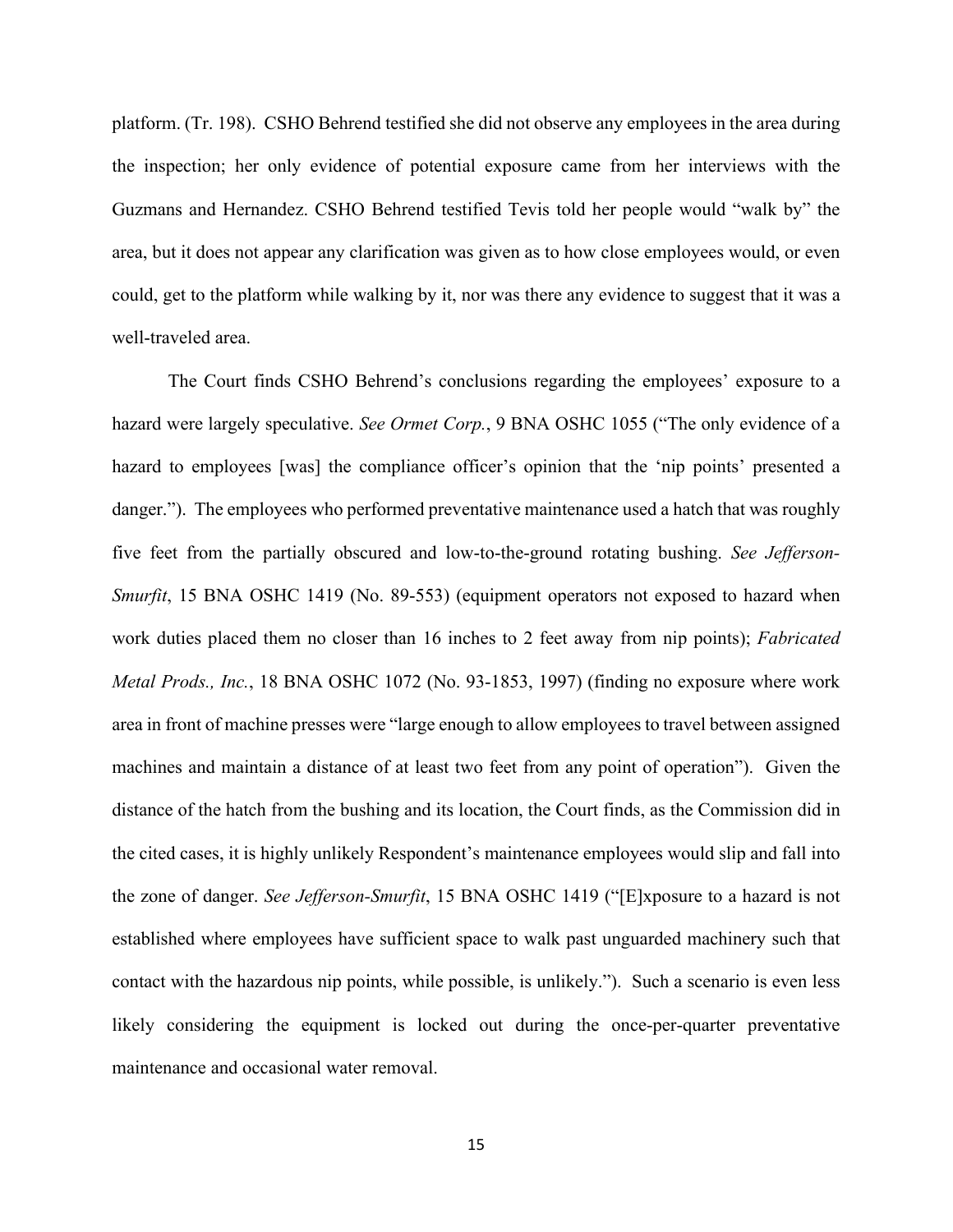Likewise, the Court finds Complainant failed to show mere passers-by would be exposed to the purported hazard. There is simply no evidence to suggest this is a well-traveled area, nor was there any evidence or suggestion employees walked anywhere near the platform on their way through the area. *See, e.g., Fabricated Metal Prods., Inc.*, 18 BNA OSHC 1072 (finding no exposure where employees walking by machine presses were at least two feet away from partially exposed camshafts, which were "two feet above the floor and somewhat recessed from the outer edge"). Given the layout of the platform, employees walking by it would be at least the same distance, if not more, as the employees performing maintenance under the hatch. Instead, the Court agrees with Tevis that any potential exposure would most likely be the result of an intentional act. *See Armour Food Co.*, 14 BNA OSHC 1817 ("While it was physically possible for Armour's employees to reach into the mixer and touch the blades, the mere fact that it was not impossible for an employee to get his hands into the mixer blades does not demonstrate that the employee was exposed to a hazard.").

Because there is no evidence Respondent's employees were exposed to a hazard posed by the rotating bushing, the Court finds Complainant failed to establish a violation of 29 C.F.R. § 1910.212(a)(1). Accordingly, Citation 1, Item 1 shall be VACATED.

#### **B. Citation 2**

Complainant alleged an other-than-serious violation of the Act in Citation 2, Item 1 as follows:

29 CFR 1910.272(j)(1): The employer did not develop and implement a written housekeeping program that established the frequency and method(s) determined best to reduce accumulations of fugitive grain dust on ledges, floors, equipment, and other expose [sic] surfaces: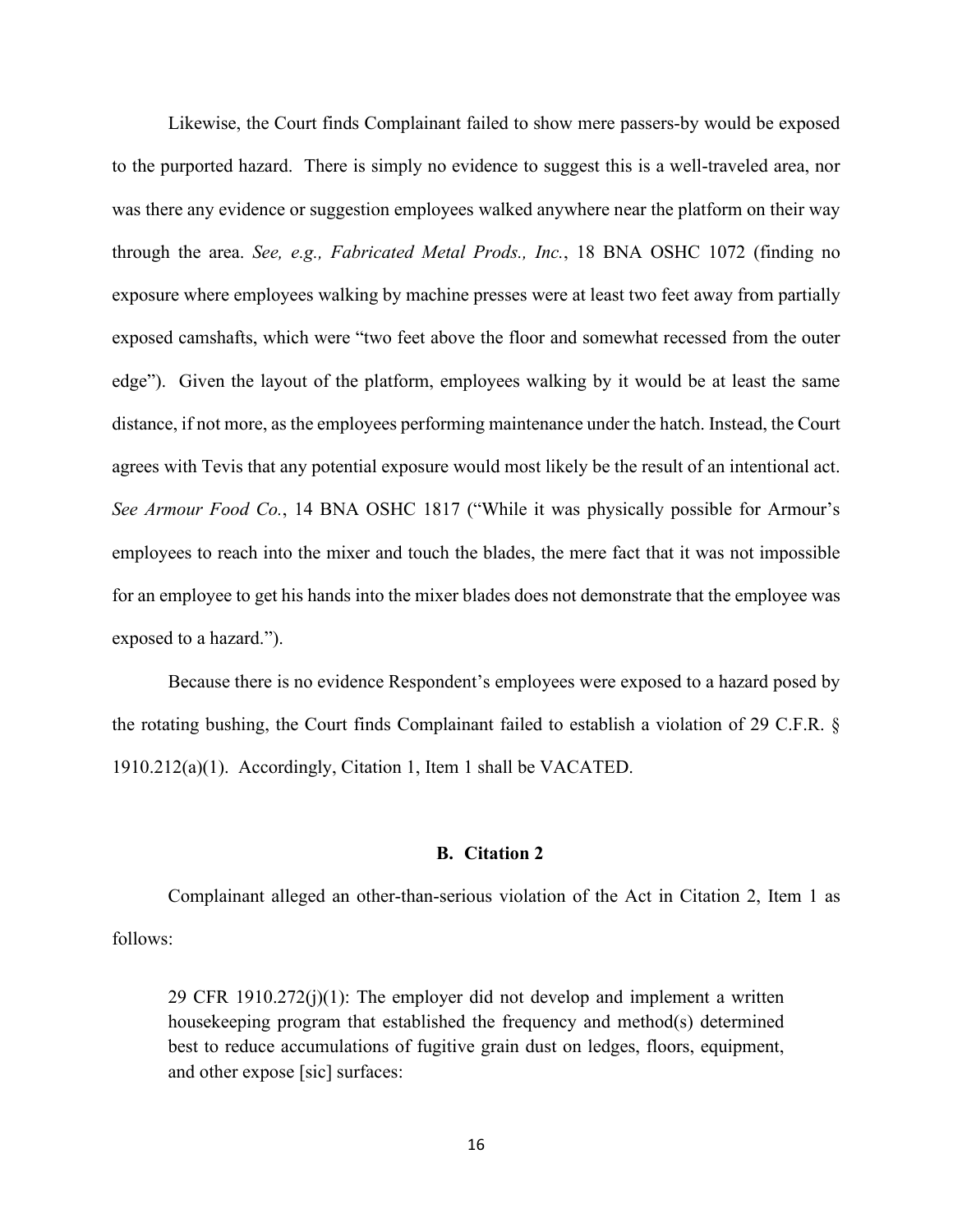a) North Green Leg: On January 31, 2018 and at times prior thereto the frequency and housekeeping methods established by the employer were not robust enough to keep up to 4 inches of fugitive, combustible dust from accumulating on and around the north green leg area.

*See* Citation and Notification of Penalty at 7.

The cited standard provides:

The employer shall develop and implement a written housekeeping program that establishes the frequency and method(s) determined best to reduce accumulations of fugitive grain dust on ledges, floors, equipment, and other exposed surfaces.

29 C.F.R. § 1910.272(j)(1).

### **1. Cited Standard Applies**

According to 29 C.F.R. § 1910.272(b)(1), the cited standard applies to "grain elevators, feed mills, flour mills, rice mills, dust pelletizing plants, dry corn mills, soybean flaking operations, and the dry grinding operations of soycake." Respondent's facility grinds corn into feed for livestock. (Tr. 183). Thus, the standard applies.

### **2. Cited Standard Was Violated**

Respondent has a written housekeeping program. The issue in this case is whether the frequency and methods of housekeeping laid out in Respondent's program were sufficient for the purposes of addressing the accumulations observed by CSHO Behrend in the North Green Leg area of the plant. Complainant contends the amount of accumulations observed—up to 4 inches in one location—show the program was insufficient or, at the least, insufficiently implemented to comply with the terms of the standard. Respondent contends the accumulations observed by CSHO Behrend were not fugitive grain dust but the result of an overflow of spilled grain from a hatch on the leg, which was in need of repair. Additionally, Respondent argues its program adequately accounts for both spilled grain and fugitive grain dust. The Court disagrees.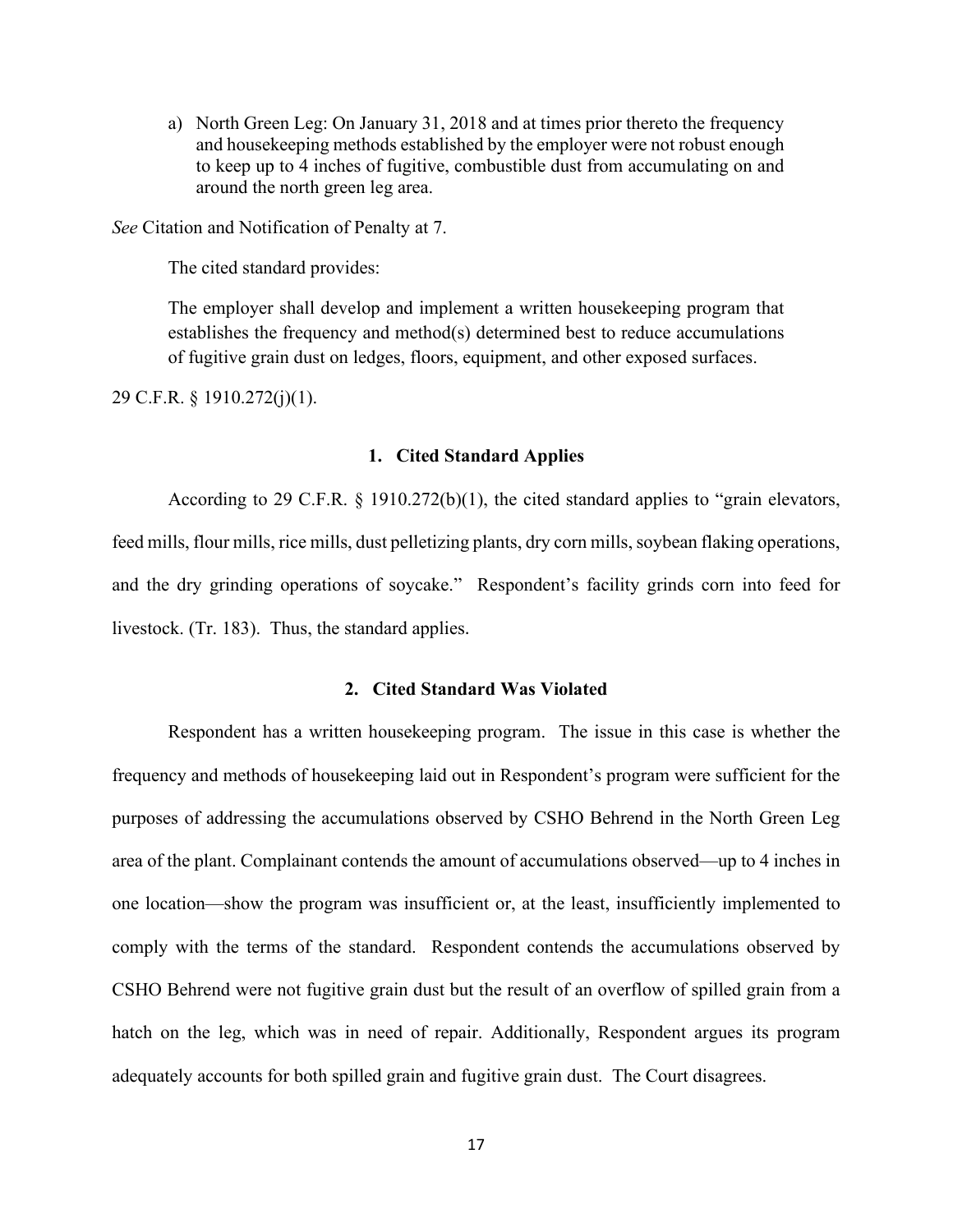Under Subpart R, fugitive grain dust "means combustible dust particles, emitted from the stock handling system, of such size as will pass through a U.S. Standard 40 mesh sieve (425 microns or less)." 29 C.F.R. § 1910.272(c). The standard for cleaning up fugitive grain dust depends on the location where it is found. If fugitive dust accumulations are found in a "priority" area, then such accumulations must be cleaned up once they exceed 1/8 of an inch. *Id.* §  $1910.272(i)(2)(ii)$ . The North Green Leg of Respondent's facility is located outdoors, which means it is not a priority area under the standard. *See Id.* § 1910.272(j)(2)(i). Spilled grain, on the other hand, is exempt from the definition of fugitive dust accumulation under  $\S$  1910.272(j)(4); however, Respondent's housekeeping program must still address procedures for cleaning up grain spills. *Id.* § 1910.272(j)(4).

CSHO Behrend took measurements of the accumulations around the North Green Leg, which were extensive, and found they ranged in depth from as little as one-quarter-of-an-inch to as much as four inches deep. (Tr. 102; Ex. C-2). She first observed these accumulations on the first day of her inspection and saw them again when she returned the following day when she returned to take samples. (Tr. 92–93). The accumulations ranged in consistency from powdery dust to hard caked material, which led CSHO Behrend to believe the accumulated material had been present for a while. (Tr. 91). She gathered samples from four separate locations, which she sent to the lab at OSHA's Salt Lake Technical Center. As noted above, 72% of the sample passed through a 40-mesh sieve and was determined to be combustible. (Ex. C-21). This qualifies the accumulations as fugitive grain dust under the definition supplied by the standard. Further, the dust was present on nearly every surface in the surrounding area, including elevated ledges, outlets, and equipment, just like the language in the cited standard. (Ex. C-2, C-11 to C-20). This was not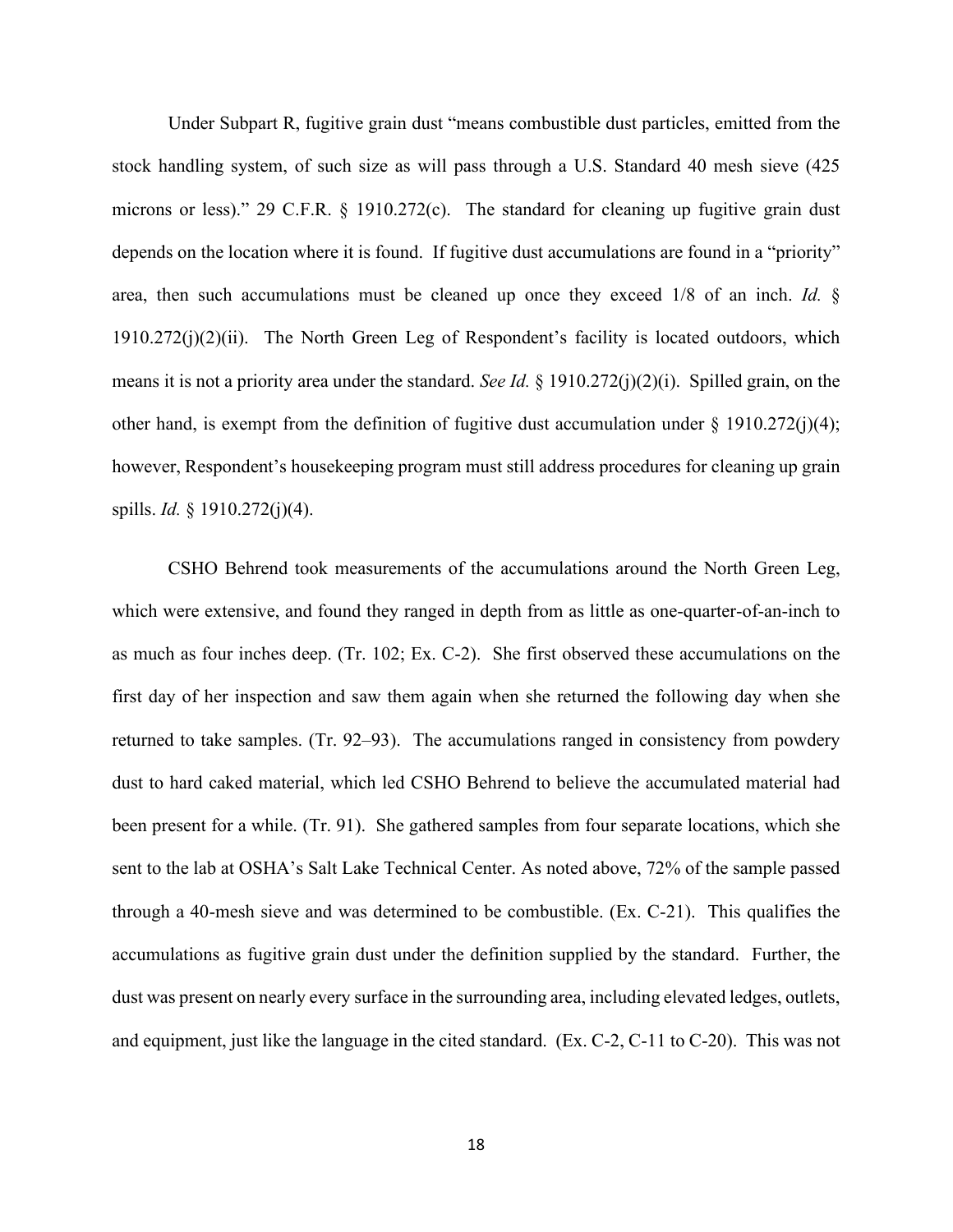just a pile of spilled material, as Respondent has characterized it, as such a spill would mostly effect the floor area. As such, the Court finds the accumulations were fugitive grain dust.

While Respondent has a program that accounts for grain spills and fugitive grain dust in priority areas, it does not account for fugitive grain dust in places like the outside area of the North Green Leg. (Ex. R-4). Thus, while Respondent has a housekeeping program, it is incomplete. The grain dust was not found in a priority area, which requires it to be cleaned up once it meets the required 1/8-inch threshold. *See* 29 C.F.R. § 1910.272(j)(2)(ii). Nevertheless, the Court agrees with Complainant a combustible substance, especially one found adjacent to electric installations, should represent a higher priority than mere spills. Accordingly, the Court finds the standard was violated.

### **3. Employee Exposure to Hazard**

Through her interviews, CSHO Behrend presented evidence Respondent's employees worked in the area around the North Green Leg. (Tr. 111–112). Respondent did not present any evidence to the contrary. Accordingly, the Court finds Respondent's employees were exposed to the hazard posed by the fugitive grain dust.

### **4. Employer Knowledge**

 At trial, Respondent stipulated that, if the conditions were shown to be a violation of the hazard, it had actual knowledge of those conditions. (Tr. 15). Indeed, Tevis testified the North Green Leg had a history of such accumulations. (Tr. 189). Accordingly, the Court finds Respondent had actual knowledge of the condition.

# **5. Classification**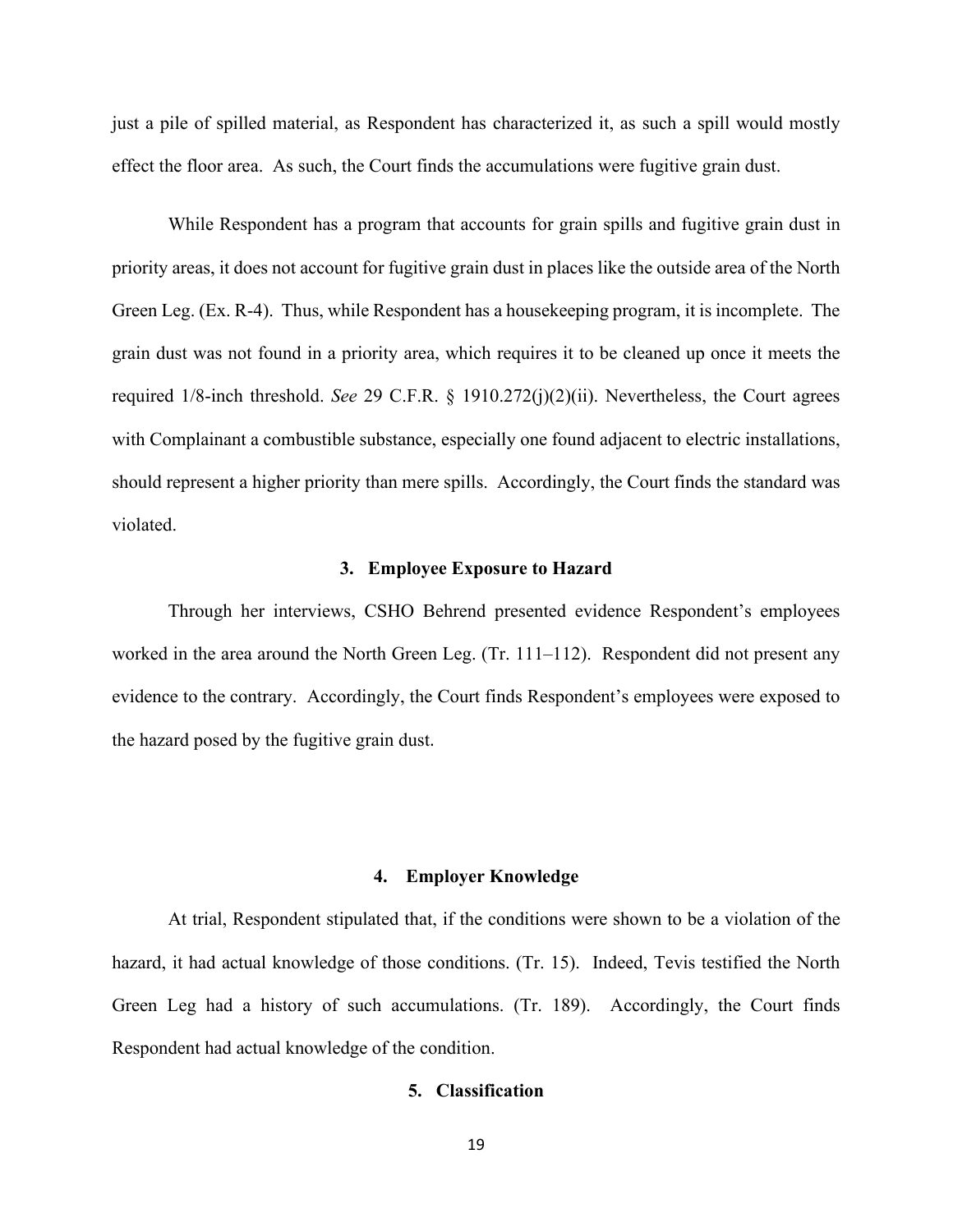A violation is considered "other than serious" when "there is a direct and immediate relationship between the violative condition and occupational safety and health, but not of such relationship that a resultant injury or illness is death or serious physical harm." *Crescent Wharf and Warehouse Co*., 1 BNA OSHC 1219, 1222 (No. 1, 1973). The Court agrees with the classification of Complainant as no evidence was put forth that the violative condition would result in serious injury or illness or death.

# **IV. PENALTY DETERMINATION**

When a citation is issued, it may include a penalty amount. *See* 29 U.S.C. § 659(a). The penalty amounts proposed in a citation become advisory when an employer timely contests the matter. *Brennan v. OSHRC*, 487 F.2d 438, 441-42 (8th Cir. 1973); *Revoli Constr. Co.*, 19 BNA OSHC 1682, 1686 n. 5 (No. 00-0315, 2001). The Secretary's proposed penalties are not accorded the same deference the Commission gives his reasonable interpretations of an ambiguous standard. *See Hern Iron Works*, 16 BNA OSHC 1619, 1621 (No. 88-1962, 1994)(rejecting Secretary's contention that his penalty proposals are entitled to "substantial weight"); *Nacirema Operating Co*., 1 BNA OSHC 1001, 1003 (No. 4, 1972) (declining to agree with the with the result or methodology the Secretary used to calculate the penalties).

 Complainant did not propose a penalty for Citation 2, Item 1, because it was characterized as other-than-serious. The possibility of a hazard coming to fruition under the circumstances described above was remote. In fact, CSHO Behrend testified the accumulations would probably not start a fire or explode on its own but only contribute to the continuation of a fire if one were to occur. (Tr. 108). As such, the Court sees no reason to depart from Complainant's recommendation. Accordingly, Citation 2, Item 1 shall be affirmed as am other-than-serious citation with no penalty to be assessed.